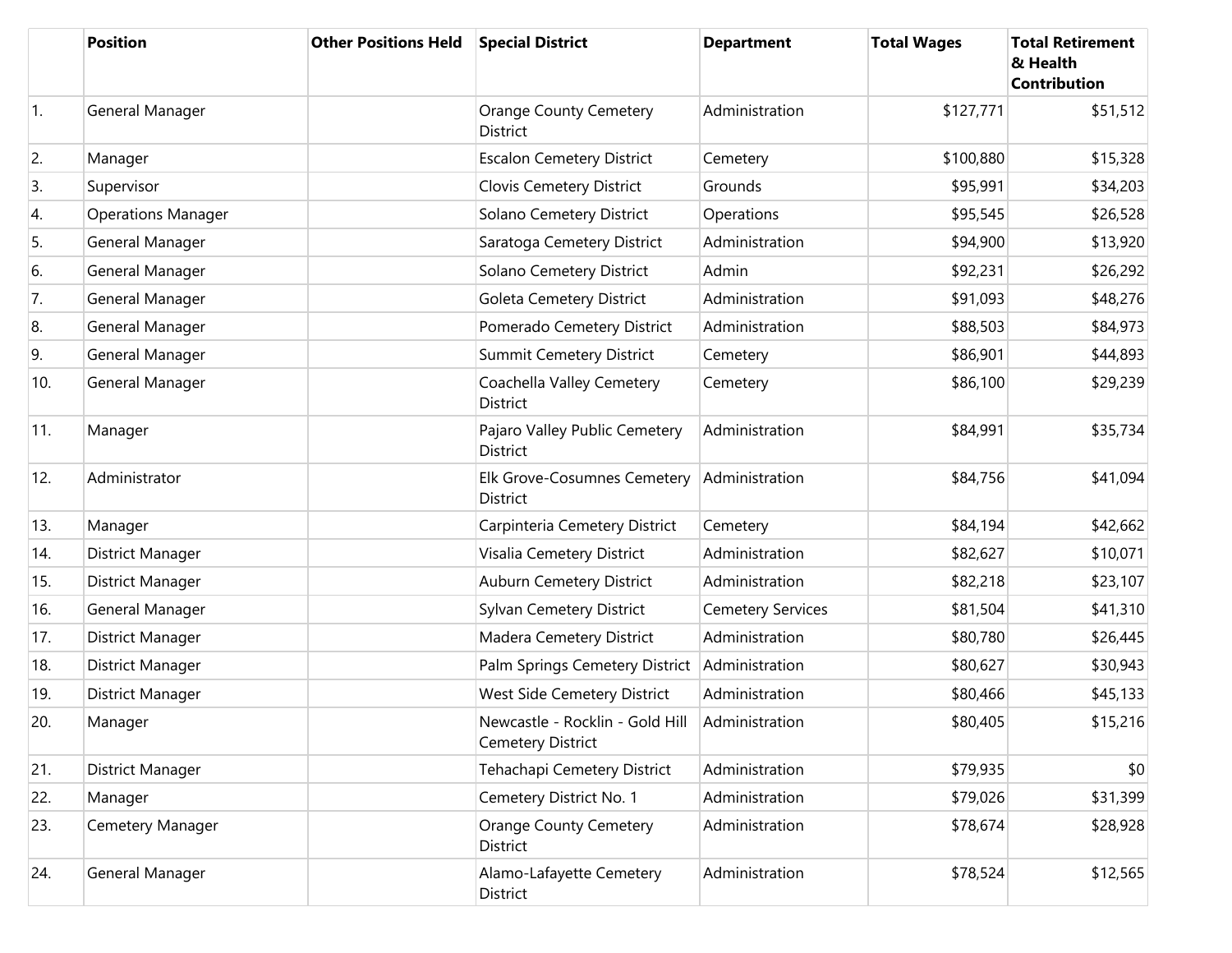| 25. | District Manager                    |           | <b>Atascadero Cemetery District</b>                | Office Admin    | \$77,880 | \$8,500  |
|-----|-------------------------------------|-----------|----------------------------------------------------|-----------------|----------|----------|
| 26. | Superintendent                      |           | Roseville Cemetery District                        | Administration  | \$77,439 | \$17,850 |
| 27. | Cemetery Manager                    |           | <b>Orange County Cemetery</b><br><b>District</b>   | Administration  | \$76,410 | \$33,540 |
| 28. | Manager                             |           | Cemetery District No. 1 (Placer)                   | Administration  | \$76,042 | \$30,139 |
| 29. | Manager                             |           | Sanger-Del Rey Cemetery<br>District                | Cemetery        | \$74,333 | \$23,206 |
| 30. | Cemetery Manager                    |           | <b>Orange County Cemetery</b><br>District          | Administration  | \$73,964 | \$36,242 |
| 31. | General Manager                     |           | North County Cemetery District Operations          |                 | \$73,182 | \$4,391  |
| 32. | Manager                             |           | Vacaville-Elmira Cemetery<br>District              | Admin           | \$73,040 | \$20,626 |
| 33. | Office Manager                      |           | Shiloh Cemetery District                           | Administration  | \$73,029 | \$11,969 |
| 34. | Grounds Foreman                     |           | Vacaville-Elmira Cemetery<br>District              | Operations      | \$72,908 | \$26,952 |
| 35. | Manager                             | Secretary | Cayucos-Morro Bay Cemetery<br><b>District</b>      | Administration  | \$72,159 | \$16,000 |
| 36. | General Manager                     |           | East Kern Cemetery District                        | Administration  | \$72,093 | \$40,666 |
| 37. | Manager                             |           | Clovis Cemetery District                           | Administration  | \$71,853 | \$25,384 |
| 38. | <b>Operations Manager</b>           |           | Madera Cemetery District                           | Operations      | \$71,296 | \$24,349 |
| 39. | Grounds Manager                     |           | Selma Cemetery District                            | Operations      | \$70,685 | \$26,832 |
| 40. | Supervisor                          |           | Roseville Cemetery District                        | Maintenance     | \$70,312 | \$19,024 |
| 41. | General Manager                     |           | Temecula Cemetery District                         | General Manager | \$70,246 | \$16,841 |
| 42. | District Manager                    |           | Hanford Cemetery District                          | Administration  | \$69,628 | \$15,825 |
| 43. | District Manager                    |           | Byron - Brentwood - Knightsen<br>Cemetery District | Admin           | \$69,252 | \$24,936 |
| 44. | District Manager                    |           | Fair Oaks Cemetery District                        | Grounds         | \$68,331 | \$17,504 |
| 45. | Superintendent                      |           | Madera Cemetery District                           | Operations      | \$66,050 | \$23,143 |
| 46. | Clerical                            |           | Selma Cemetery District                            | Office Manager  | \$65,642 | \$17,040 |
| 47. | Assistant To The General<br>Manager |           | <b>Orange County Cemetery</b><br>District          | Administration  | \$65,583 | \$34,591 |
| 48. | Manager                             |           | Pioneer Cemetery District                          | Office          | \$65,494 | \$33,310 |
| 49. | District Manager                    |           | Kern River Valley Cemetery<br>District             | Management      | \$65,227 | \$29,313 |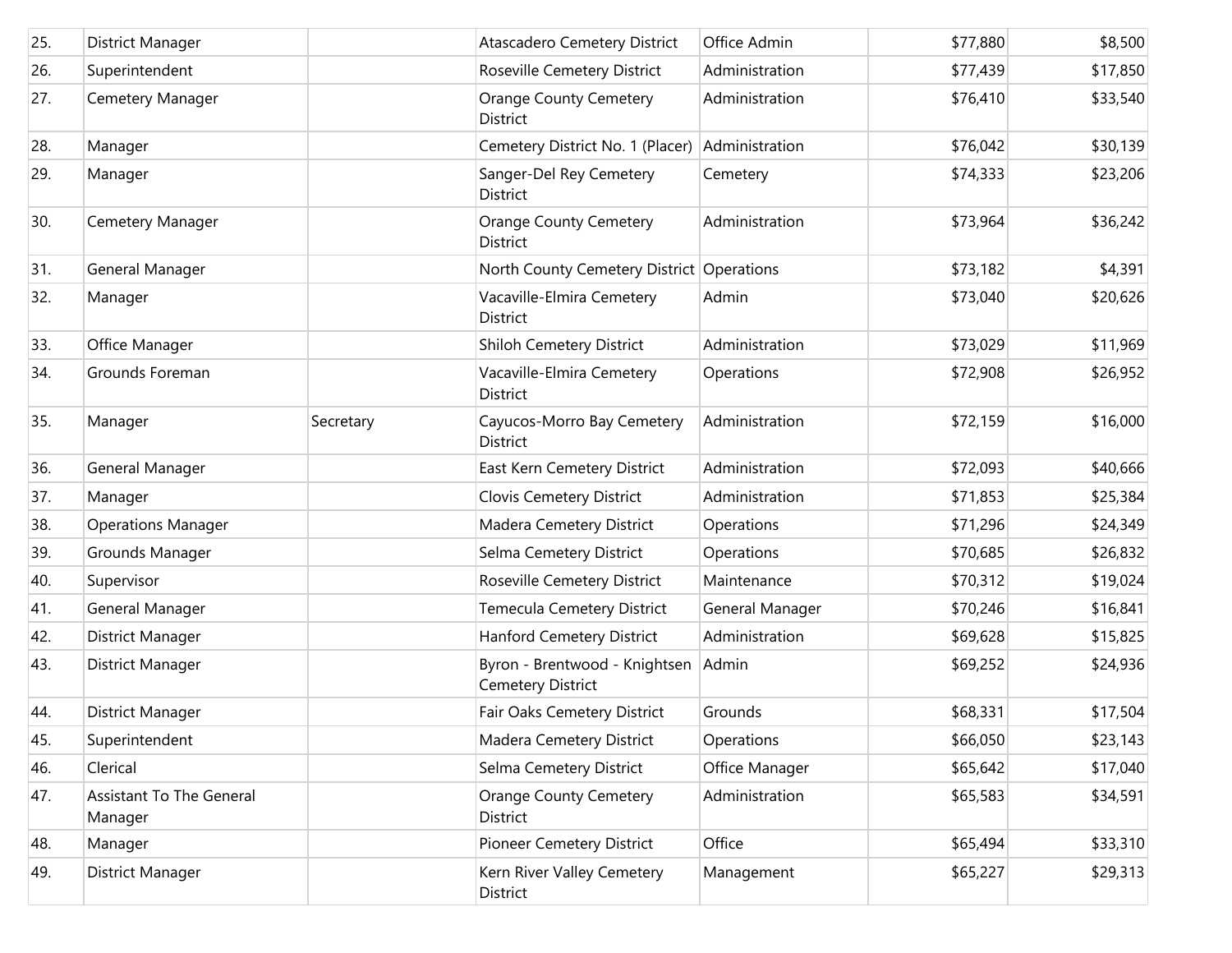| 50. | Office Manager                 | Fair Oaks Cemetery District                      | Administration                           | \$65,113 | \$8,468  |
|-----|--------------------------------|--------------------------------------------------|------------------------------------------|----------|----------|
| 51. | District Manager               | <b>Tracy Cemetery District</b>                   | <b>Tracy Public Cemetery</b><br>District | \$64,834 | \$19,813 |
| 52. | <b>Full Time</b>               | Alta Cemetery District                           | Administration                           | \$64,500 | \$18,387 |
| 53. | <b>District Foreman</b>        | West Side Cemetery District                      | Foreman                                  | \$64,197 | \$39,114 |
| 54. | Manager                        | Nevada Cemetery District                         | Operations                               | \$63,841 | \$16,233 |
| 55. | Foreman                        | Cemetery District No. 1 (Placer)                 | Maintenance                              | \$63,491 | \$23,422 |
| 56. | Manager                        | Arroyo Grande Cemetery<br>District               | Cemetery                                 | \$63,414 | \$18,751 |
| 57. | Lead Worker                    | <b>Orange County Cemetery</b><br><b>District</b> | El Toro Memorial Park                    | \$62,690 | \$24,442 |
| 58. | Superintendent                 | <b>Orland Cemetery District</b>                  | Administration                           | \$62,688 | \$14,141 |
| 59. | Lead Worker                    | Orange County Cemetery<br>District               | Anaheim Cemetery                         | \$62,686 | \$32,166 |
| 60. | Manager                        | Murrieta Valley Cemetery<br>District             | Office                                   | \$62,621 | \$20,016 |
| 61. | Manager                        | Gridley-Biggs Cemetery District Administration   |                                          | \$62,400 | \$15,056 |
| 62. | <b>District Manager</b>        | Oroville Cemetery District                       | Administration                           | \$62,308 | \$18,364 |
| 63. | Superintendent                 | Central Valley Cemetery District CVCD            |                                          | \$62,188 | \$6,710  |
| 64. | <b>Grounds Staff</b>           | Santa Maria Cemetery District                    | Grounds                                  | \$62,113 | \$30,950 |
| 65. | Leadsman                       | Cemetery District No. 1                          | Operations                               | \$62,104 | \$26,115 |
| 66. | Mechanic                       | Clovis Cemetery District                         | Grounds                                  | \$61,941 | \$32,687 |
| 67. | Superintendent                 | Lompoc Cemetery District                         | Administration                           | \$61,767 | \$20,142 |
| 68. | Leadsman                       | Cemetery District No. 1                          | Operations                               | \$61,430 | \$26,115 |
| 69. | Administrative Assistant       | Vacaville-Elmira Cemetery<br>District            | Admin                                    | \$60,889 | \$18,755 |
| 70. | Superintendent                 | Madera Cemetery District                         | Operations                               | \$60,789 | \$22,261 |
| 71. | District Manager               | Reedley Cemetery District                        | Management                               | \$60,768 | \$4,257  |
| 72. | Grounds Manager                | Pomerado Cemetery District                       | Grounds                                  | \$60,627 | \$65,419 |
| 73. | <b>District Superintendent</b> | Lemoore Cemetery District                        | Office                                   | \$60,600 | \$8,300  |
| 74. | Superintendent                 | Russian River Cemetery District Grounds          |                                          | \$60,362 | \$19,616 |
| 75. | Grounds Supervisor             | Palm Springs Cemetery District                   | Grounds Crew                             | \$60,247 | \$17,072 |
| 76. | Groundskeeper                  | Goleta Cemetery District                         | Grounds                                  | \$60,161 | \$28,365 |